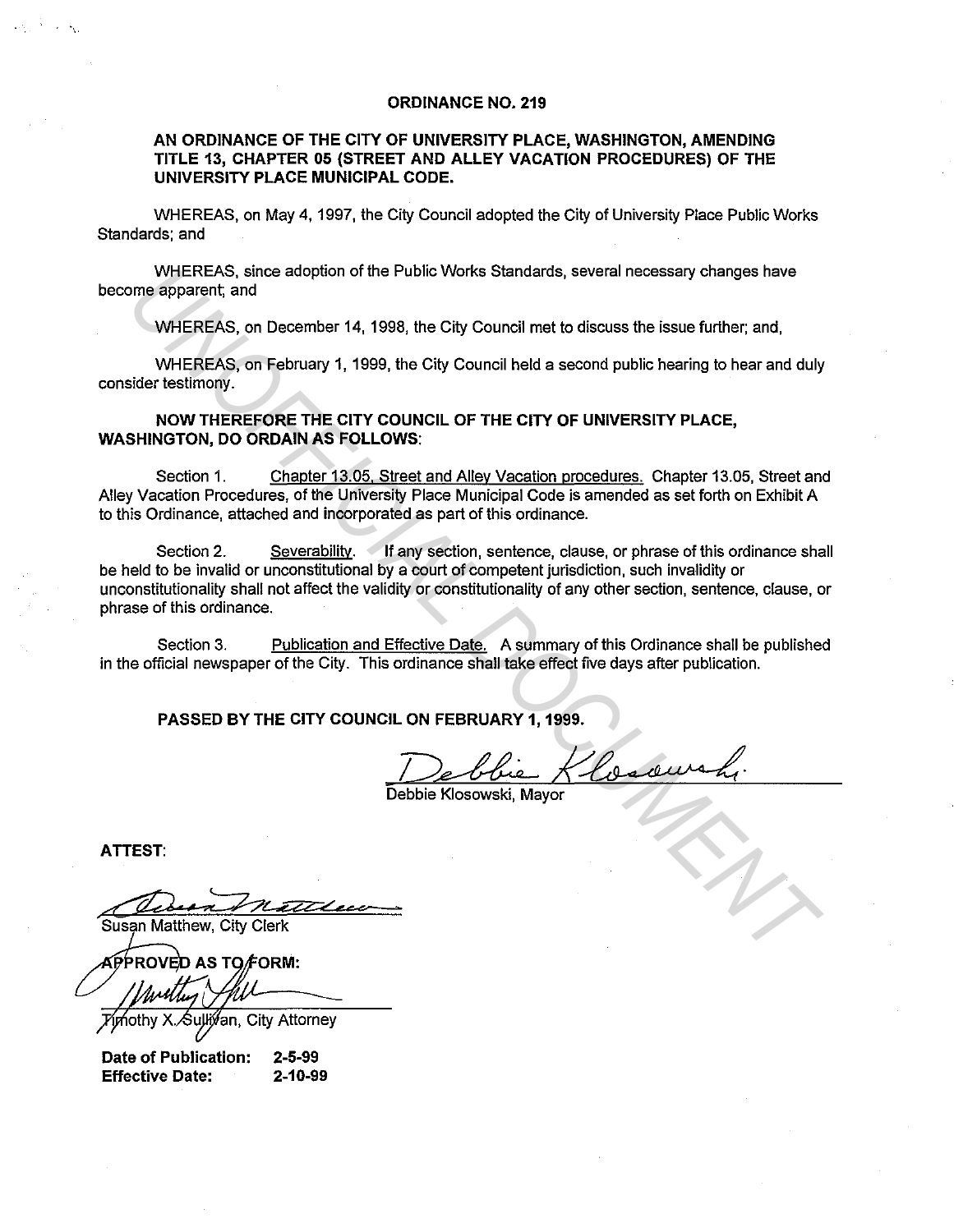## **EXHIBIT A - ORDINANCE NO. 219**

## **Division I. General**

## Chapter 13.05

# **STREET AND ALLEY VACATION PROCEDURES**

| <b>Sections:</b>          |                                                                     |
|---------------------------|---------------------------------------------------------------------|
| 13.05.010                 | Definitions.                                                        |
| 13.05.020                 | <b>Statement of purpose.</b>                                        |
| 13.05.030                 | Initiation of vacation.                                             |
| 13.05.040                 | Petition for vacation.                                              |
| 13.05.050                 | Petition fees.                                                      |
| 13.05.060                 | Survey, vicinity map, plat map and legal description.               |
| 13.05.070                 | Setting of hearing.                                                 |
| 13.05.080                 | Staff report.                                                       |
| 13.05.090                 | Notice of hearing.                                                  |
| 13.05.100                 | Protest.                                                            |
| 13.05.110                 | <b>Hearing and committee report.</b>                                |
| <u>43.06.420</u>          | <del>City council decision.</del>                                   |
| <u> 13.05.130</u>         | <u>Limitation on vacations of streets abutting bodies of water.</u> |
| 43.06.440                 | Vacation by ordinance.                                              |
| 13.05.4 <del>50</del> 110 | <b>Compensation for vacation.</b>                                   |
| 13.05.460-120 Appraisals. |                                                                     |
|                           | 13.05.470 130 Payment of compensation of conveyance.                |

13.06.180 Recording of ordinance.

## 13.05.010 Definitions.

A street or alley "vacation" means that the public is letting go of, or "vacating", the public interest in a property. After a street or an alley is vacated, the public no longer has a right to use the property for access.

## 13.05.020 Statement of purpose.

The purpose of this chapter is to establish procedures, notice requirements and fees for the vacation of streets and alleys within the city. This chapter is intended to implement the authority granted to the city by Chapter 35.79 RCW and RCW 35A.47.020 and to conform to their provisions. In case of conflict between this chapter and those statutes, the statutory provisions shall be controlling.

### 13.05.030 Initiation of vacation.

The owners of an interest in any real property abutting upon any street or alley who may desire to vacate the street or alley, or any part thereof, may petition the city council. In the alternative, the city council may itself initiate a vacation by resolution. The petition or resolution shall be filed with the city clerk.

## 13.05.040 Petition for vacation.

The petition shall be in a form prescribed by the Director of Public Works director of community development and shall contain a name, address and telephone number of a representative for the petitioners. The petition shall also discuss the criteria set forth in UPMC 13.05.110. The sufficiency of the petition shall be governed by RCW 35A.01.040.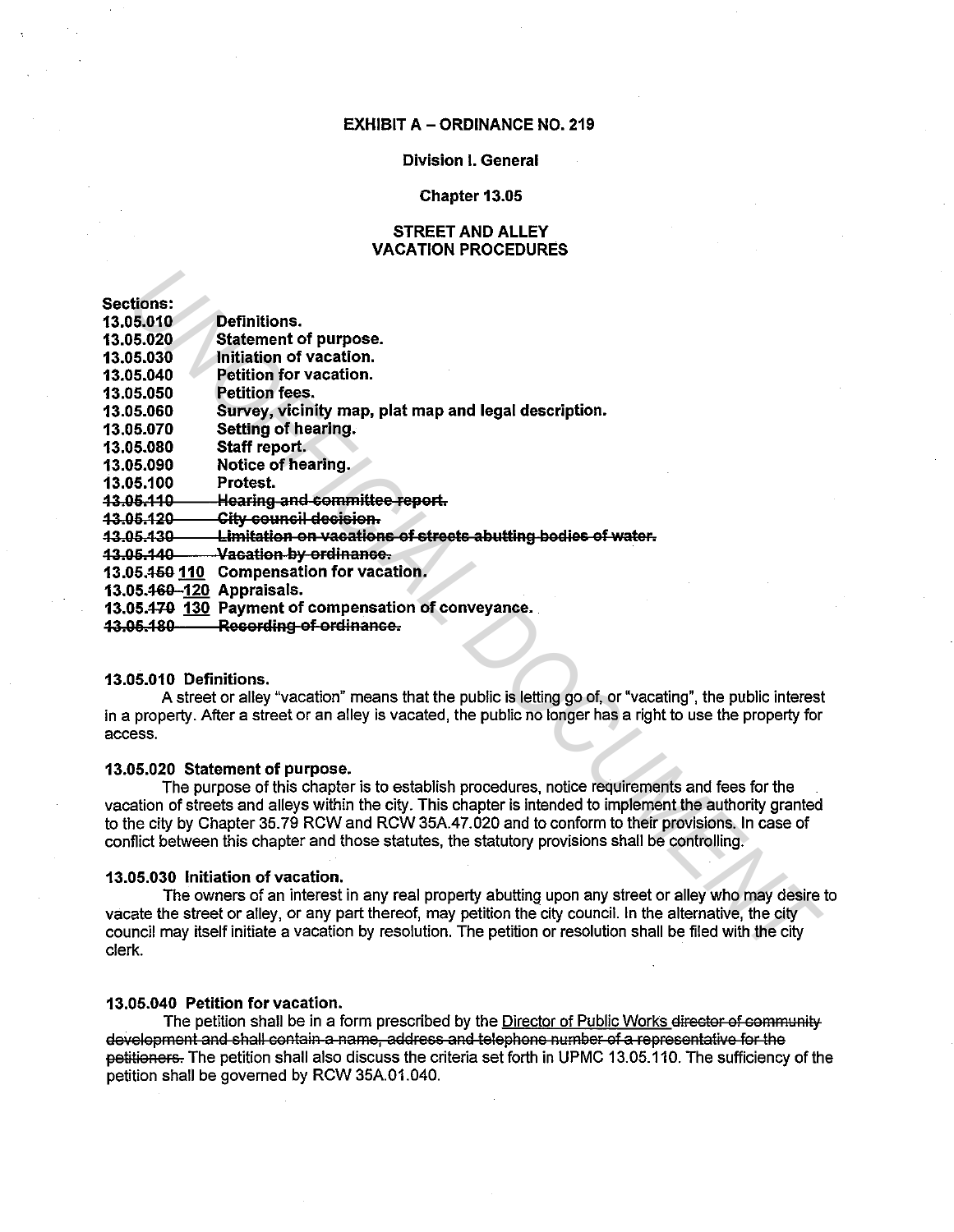## 13.05.050 Petition fees.

Every petition for the vacation of any street or alley, or any part thereof, shall be accompanied by a fee in an amount established by resolution of the city to defray the administrative costs incurred in processing the petition and publishing, posting and mailing notices, plus any consulting costs incurred by the city during the review process. The fee shall not be refunded under any circumstances.

# 13.05.060 Survey, vicinity map, plat map and legal description.

A. Every petition shall be accompanied by:

1. A survey, as determined by the Director of Public Works;

2. A vicinity map showing the general area of the proposed vacation:

3. A plat map prepared and sealed by a professional land surveyor, registered in the state of Washington, indicating the specific parcels abutting the proposed street or alley to be vacated: and

4. An exact legal description of the portion of road to be vacated prepared and sealed by a professional land survevor, registered in the state of Washington; and

5. The name and address of all property owners for properties which lie within three hundred feet of the street or alley to be vacated.

B. Flagging which indicates the boundaries of the street or alley shall be installed when the survey is conducted.

# 13.05.070 Setting of hearing.

Upon receipt of the petition, the fee and all required documents, the city clerk shall forward the petition and required documents to the director of community development, or the director's designee. who shall determine whether the petition has been signed by the owners of more than two thirds of the property abutting the part of the street or alley to be vacated. If the petition has been signed by the required percentage of such ewners, the director, or the director's designee, shall bring the petition before the city council within 30 days of receipt of the petition, and the city council shall, by resolution, fix a time when the petition will be heard and determined by the city council, or committee of the city council, which time shall be not more than 60 days nor less than 20 days after the date of adoption of the resolution. Where the city council initiates the vacation by resolution, that resolution shall fix a time when the proposed vacation will be heard by the city council or a committee of the city council.

Upon receipt of the petition, the fee and all required documents, the city clerk shall make a determination whether the petition has been signed by the owners of more than two-thirds of the property owners abutting the part of the street or alley to be vacated. The city clerk shall then forward the petition and required documents to the diretor of public works for further review and action. If the petition has been signed by two-thirds of such owners, the petition shall be forwarded to the city council which shall, by resolution, fix a time when the petition will be heard and determined by the city council, or committees of the city council. The hearing shall be not more than 60 days nor less than 20 days after the date of adoption of the resolution. Where the city council initiates the vacation by resolution, that resolution shall fix a time when the proposed vacation will be heard by the city council or a committee of the city council.

#### 13.05.080 Staff report.

The public works community development department shall prepare a report concerning the proposed vacation, which report shall address the criteria (see UPMC 13.05.120) to be considered by the city council in determining whether to vacate the street or alley, and such other information as deemed appropriate by the department. In preparing the report, the department shall solicit comments from the police, fire and public works other city departments and may solicit comments from other governmental agencies which may be affected by the right-of-way vacation, and utilities operating within the city. and utility companies having jurisdiction or utilities within the boundaries of the city. The report shall be submitted to the city council, or the city council committee hearing the matter, and to the representative of the petitioners, not less than five days before the hearing.

## 13.05.090 Notice of hearing.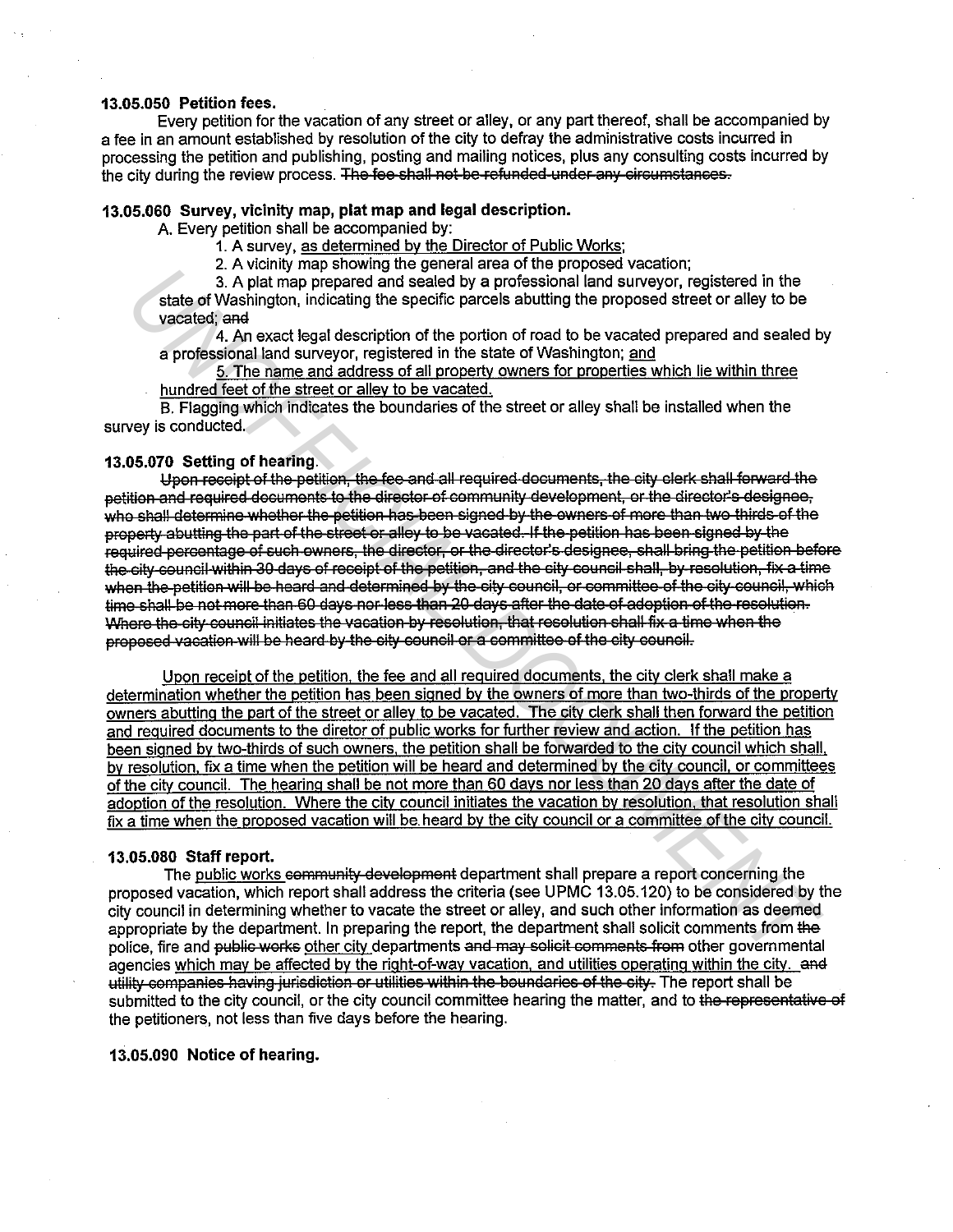Upon the passage of the resolution fixing the time for hearing the petition or proposal for vacation. the city clerk shall give not less than 20 days' notice to the time, place and purpose of the hearing as set forth in RCW 35.79.020 and by:

A. Publishing written notice once in the city's official newspaper;

B. Posting a placard in a conspicuous place at each end of the street or alley sought to be vacated: and

C. C. Mailing written notice to all petitioners at the address on the petition and all owners of property abutting the street or alley proposed to be vacated, as shown on the records of the Pierce County assessor. In addition, notice shall be given to the owners of property which lie within 300 feet beyond the street or alley to be vacated, measuring in both directions from the area to be vacated. The community development public works department shall send the same written notice to the representative of the petitioners at the address on the petition. The placards shall be highly visible and at least 11 by 14 inches in size, and shall include a map showing the location of the street or alley proposed to be vacated.

## 13.05.100 Protest.

If 50 percent or more of the owners of the abutting property file written objections to a city council initiated vacation resolution setting a hearing to vacate a street or alley with the city clerk, prior to the time of the hearing, the city shall be prohibited from proceeding not proceed with the resolution. with the vacation.

## 43.05.110 Hearing and committee-report.

The hearing on the petition proposal shall be held before the city council, or a committee of the city council, upon the day fixed by resolution or at the time to which a hearing may be adjourned. Following the hearing, the committee shall report its recommendation on the petition or proposal to the city council, which may adopt or reject the recommendation. If a hearing is held before a committee, it shall not be necessary to hold a hearing before the city council.

## 43.05.120 City council decision.

Following the hearing and receipt of committee report. If applicable, the city council shall determine whether to vacate the street or alley. The determination shall include, but not be limited to, consideration of the following criteria:

A. Whether a change of use or vacation of the street or alley will better serve the public good:

B. Whether the street or alley is no longer required for public use or public access:

C. Whether the substitution of a new and different public way would be more useful to the public;

D. Whether conditions may so change in the future as to provide a greater use or need than presently exists; and

E. Whether objections to the proposed vacation are made by owners of private property (exclusive of petitioners) abutting the street or alley or other governmental agencies or members of the general public.

### 43.05.130 Limitation on vacations of streets abutting bodies of water.

A. If the street or alley to be vacated, or any portion of the street or alley to be vacated, abuts a body of fresh or salt water, the city shall not vacate such street or alley unless the following additional criteria and the requirements are met:

1. The vacation is sought to enable the city to acquire the property for port purposes, beach or water access purposes, boat moorage or launching sites, park, public view, recreation, or educational purposes, or other public uses;

2. The city, by resolution, declares that the street or alley is not presently being used as a street or alley and that the street or alley is not suitable for any of the following purposes; port, beach or water ascess, boat moorage, launching sites, park, public view, recreation, or education;  $\Theta$  $\mathsf{F}$ 

3. The vacation is sought to enable the city to implement a plan, adopted by resolution or ordinance, that provides comparable or improved public access to the same shoreline area to which the streets or alleys sought to be vacated abut had the properties included in the plan not been vacated.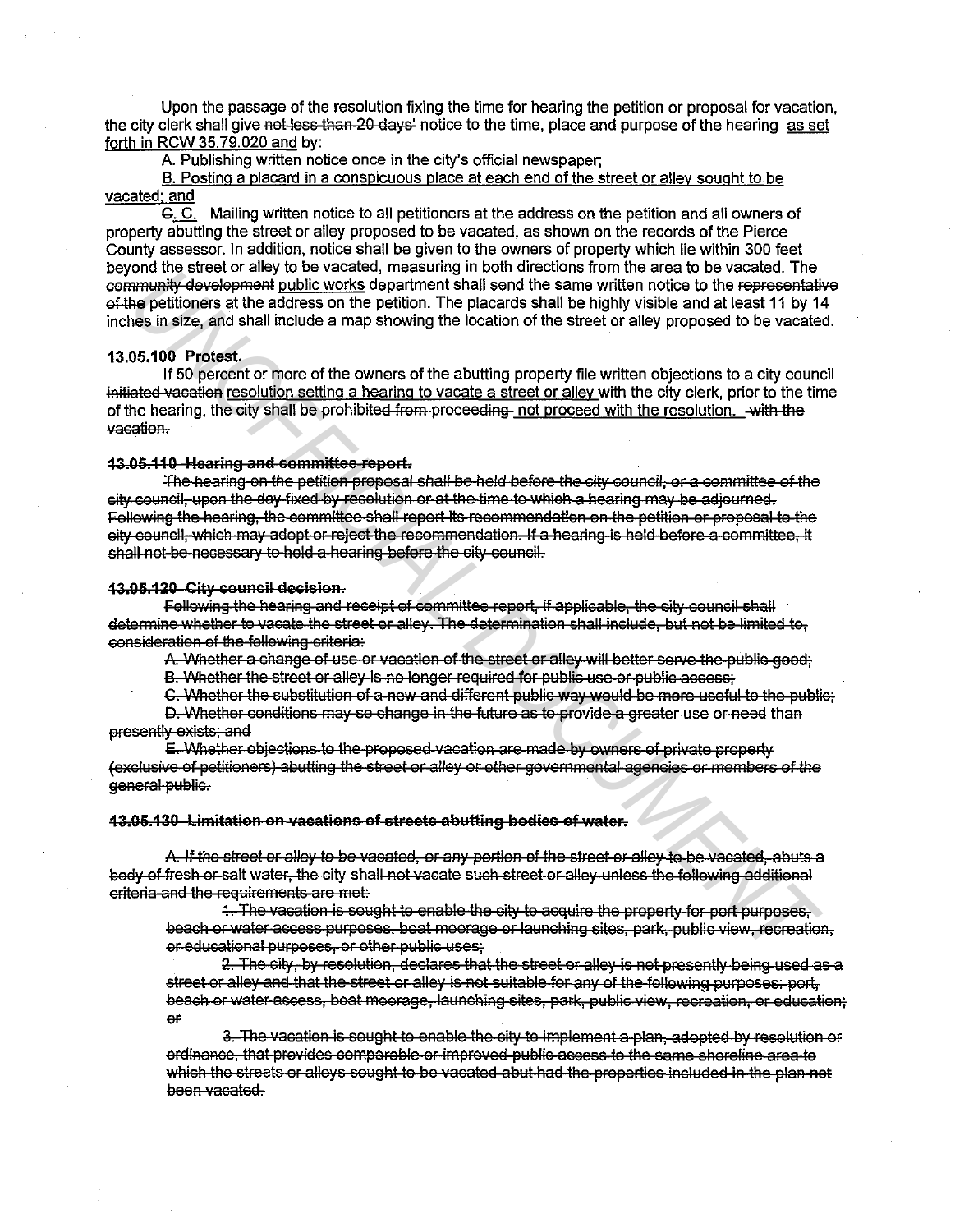B. Before adopting a resolution vacating a street or alley under subsection (A)(2) above, the city

shall:

1. Compile an inventory of all rights-of-way within the city that abut the same body of water that is abutted by the street or alley sought to be vacated;

2. Conduct a study to determine if the street or alley to be vacated is suitable for use by the city for any of the following purposes: Port, boat moorage, launching sites, beach or water. access, park, public view, recreation, or education.

3. Hold a public hearing on the proposed vacation in the manner required by this chapter. where in addition to the normal requirements for publishing notice notice of the public hearing is posted conspicuously on the street or alley sought to be vacated, which posted notice indicates that the area is public access, it is proposed to be vacated, and that anyone objecting to the proposed vacation should attend the public hearing or send a letter to a particular official indicating his or her objection; and

4. Make a finding that the street or alley sought to be vacated is not suitable for any of the purposes listed under subsection (B)(2) of this section, and that the vacation is in the public *interest* 

No vacation shall be effective until the fair market value has been paid for the street or alley that is vacated. Moneys received from the vacation may be used by the city only for asquiring additional beach or water access, acquiring additional public view sites to a body of water, or acquiring additional moorage or launching sites.

## 43.05.140 Vacation by ordinance.

If the city council determines to grant the vacation, the action shall be made by ordinance in conformance with UPMC 13.05.120 and with such conditions or limitations as the city council deems necessary and proper to preserve any desired public use or benefit. The ordinance may contain a provision retaining or requiring conveyance of casements for construction, repair and maintenance of existing and future utilities and services.

### 13.05.450 110 Compensation for vacation.

A. Where a vacation has been initiated by petition, the owners of the property abutting the area vacated shall pay to the city, prior to the effective date of the ordinance vacating the area, a sum equal to one-half of the appraised value of the area vacated plus the full cost of physical closure and road repairs as required set by the City Council in the vacation resolution, as requested by the director of public works community development; provided, that where the vacation was initiated by the city or was required by the city as a condition of a permit or approval, the owners of property abutting the area vacated shall not be required to pay such sum; and provided further, that where the area vacated was acquired at public expense, the owners of property abutting the area vacated shall pay to the city a sum equal to the full appraised value of the area to be vacated.

B. Conveyance of other property acceptable to the city may be made in lieu of the required payment, whether required to mitigate adverse impacts of the vacation or otherwise. When the convevance is made for street purposes, one-half of the fair market value of the land conveyed shall be credited to the required payment. When the conveyance is made in fee for purposes other than street purposes, the full appraised value of the land conveyed shall be credited to the required payment.

C. When the value of the in-lieu parcel is less than the required payment, the petitioners shall pay the difference to the city. When the value of the in-lieu parcel exceeds the required payment, the city shall pay the difference to the petitioners.

## 13.05.460 120 Appraisals.

A. The director of public works community development shall may determine the appraised value of the area vacated based on an appraisal from a state-certified real estate appraiser who has an MAI or SRA designation from the Appraisal Institute. To obtain such appraisal, the director shall present to the representatives of the petitioners a list of three such certified and designated appraisers from which the representatives of the petitioners shall select one appraiser. The petitioner shall pay for the appraisal if the director is not satisfied with the appraisal, the director may order a second appraisal from a statecertified real estate appraiser who has an MAI or SRA designation from the Appraisal Institute. The city shall pay for the second appraisal.